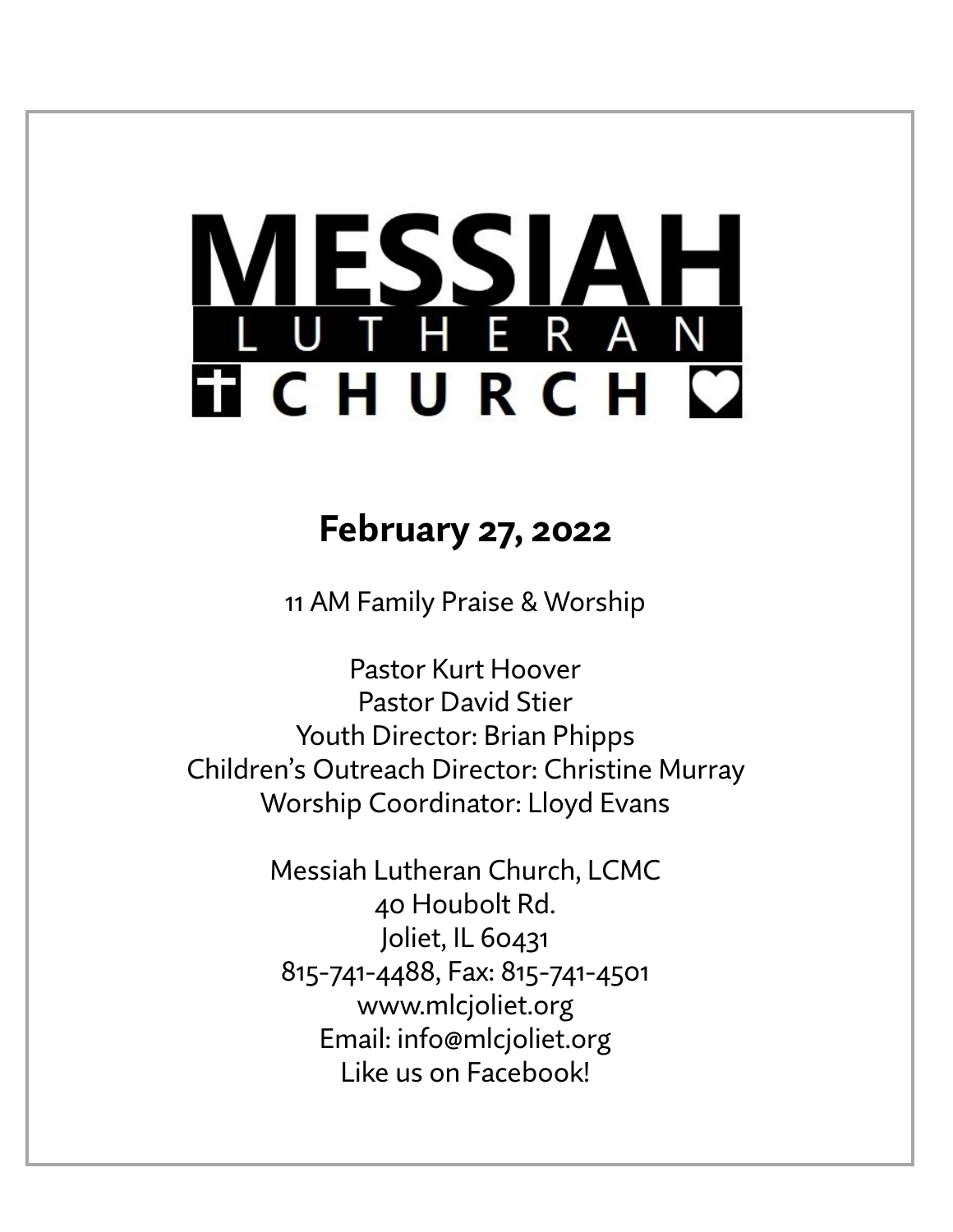### **WORSHIP TODAY**

### **Call To Worship**

### **Welcome/Announcements**

### **Worship Through Songs**

### **Worship Through Confession & Giving**

Text prayer requests to 815-369-0070

**Children's Message** Allison Capps

### **Worship Through Hearing God's Word**

**Message "God's Care for Anxiety"**

By Pastor Kurt Hoover (Copies of this sermon and others can be found in the narthex and online at mlcjoliet.org)

### **Worship Through Song**

**Prayers of Intercession**

**Worship Through the Lord's Prayer**

**Closing Song**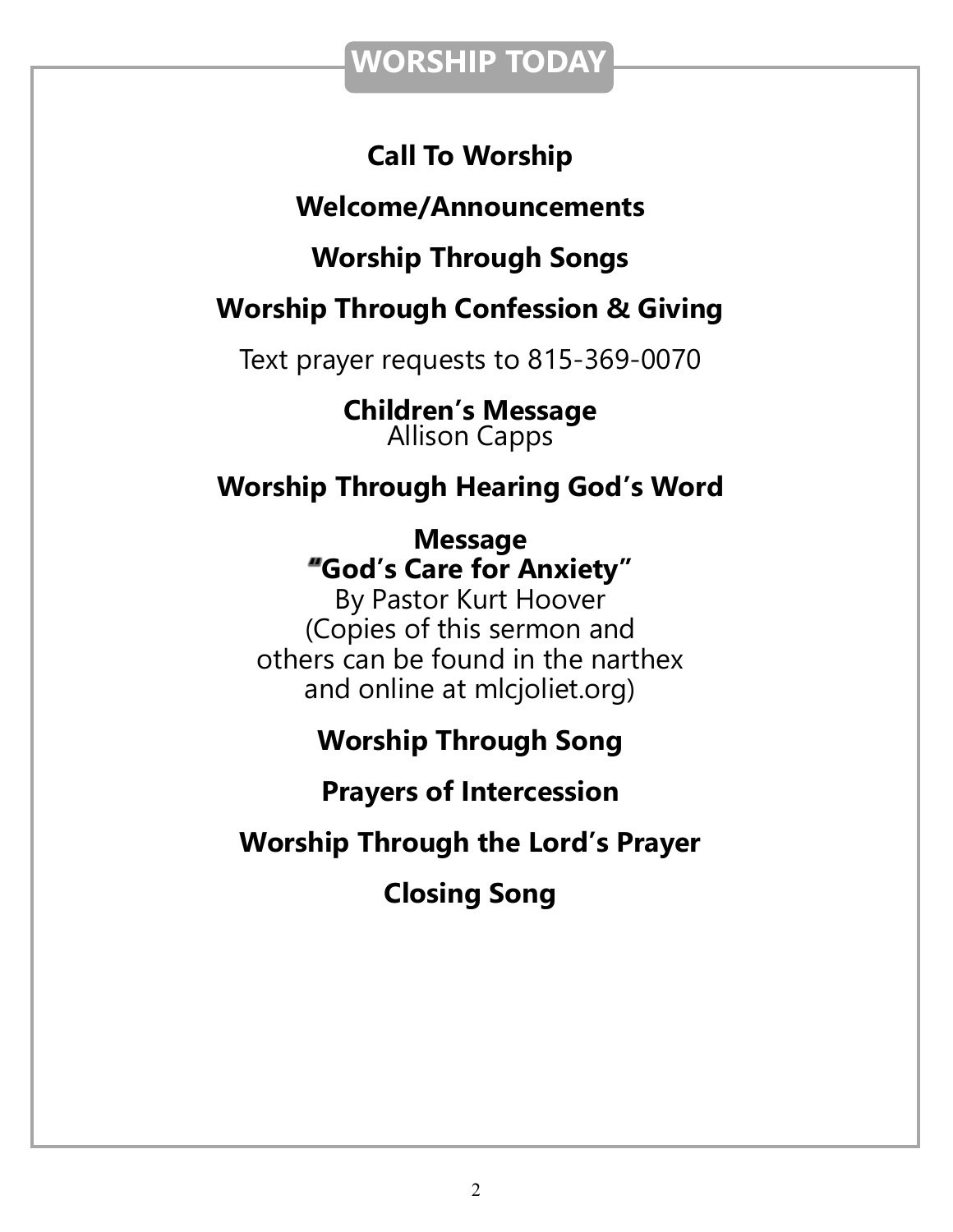### **TODAY'S SCRIPTURE**

### **OUR OLD TESTAMENT LESSON Lamentations 3:31-42 (NIV)**

*Reader: Youth Group*

 $31$  For no one is cast off by the Lord forever.  $32$  Though he brings grief, he will show compassion, so great is his unfailing love. <sup>33</sup> For he does not willingly bring affliction or grief to anyone.<sup>34</sup> To crush underfoot all prisoners in the land,  $35$  to deny people their rights before the Most High,  $36$  to deprive them of justice— would not the Lord see such things?  $37$  Who can speak and have it happen if the Lord has not decreed it?  $38$  Is it not from the mouth of the Most High that both calamities and good things come.

 $39$  Why should the living complain when punished for their sins?  $40$  Let us examine our ways and test them, and let us return to the Lord.<sup>41</sup> Let us lift up our hearts and our hands to God in heaven, and say: <sup>42</sup> "We have sinned and rebelled and you have not forgiven.

### **OUR GOSPEL LESSON Luke 9:28-36 (NIV)**

 $^{28}$  About eight days after Jesus said this, he took Peter, John and James with him and went up onto a mountain to pray.  $29$  As he was praying, the appearance of his face changed, and his clothes became as bright as a flash of lightning.  $^{30}$  Two men, Moses and Elijah, appeared in glorious splendor, talking with Jesus.  $31$  They spoke about his departure, which he was about to bring to fulfillment at Jerusalem.<sup>32</sup> Peter and his companions were very sleepy, but when they became fully awake, they saw his glory and the two men standing with him. <sup>33</sup> As the men were leaving Jesus, Peter said to him, "Master, it is good for us to be here. Let us put up three shelters—one for you, one for Moses and one for Elijah." (He did not know what he was saying.)

 $34$  While he was speaking, a cloud appeared and covered them, and they were afraid as they entered the cloud.<sup>35</sup> A voice came from the cloud, saying, "This is my Son, whom I have chosen; listen to him." <sup>36</sup> When the voice had spoken, they found that Jesus was alone. The disciples kept this to themselves and did not tell anyone at that time what they had seen.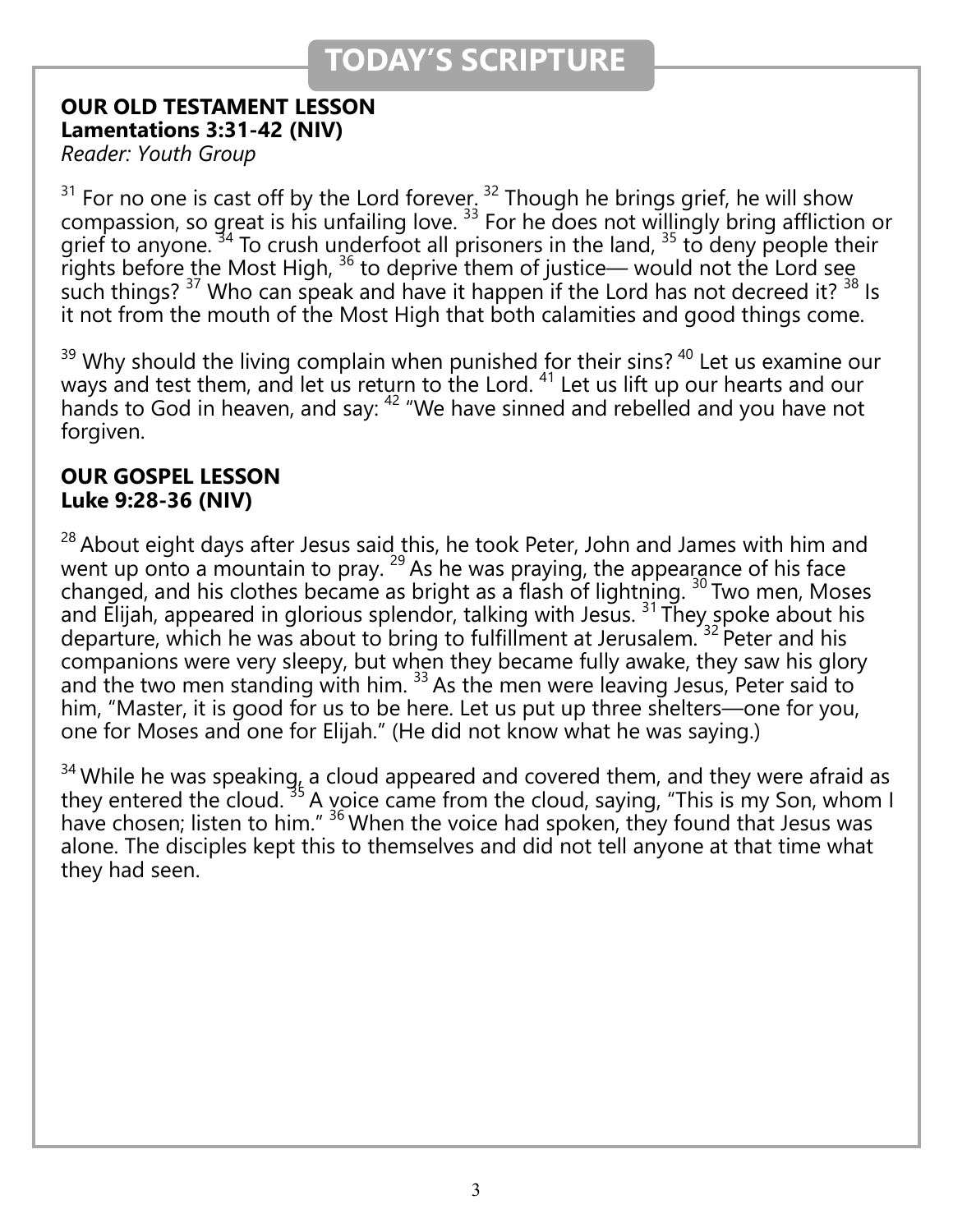### **ANNOUNCEMENTS**

# **MLC NEWS**

### **CONNECT WITH MESSIAH**

We have a new way that you can connect with us! You can use this QR code to let us know you're new, tell us that you're interested in next steps at MLC, submit prayer requests, fill out a connection card, and give online. Scan it now to connect with MLC.



### **ONLINE GIVING**

Online giving is an easy way to give to MLC, and there are three ways to do it: 1) Go to this link: churchcenter.com/giving 2) Download the Church Center app on your phone or tablet. 3) Text your dollar amount (with a dollar sign in front of it) to 84321.

### **OFFICE HOURS**

Our office hours will temporarily be from 9am-3pm Mon-Fri. Saturdays and evenings by appointment.

### **YOUTH CHOIR**

The Youth Choir will practice on Wednesday nights at 6:00 – 6:30 pm (right before AWANA and Head 2 Heart). Your child ages Kindergarten – 8th grade can worship the Lord through song with their friends. Our performances will usually happen once a month at the 9:30 and ll:00 Sunday services. Please email Sherri Unyi at unyi86@comcast.net to register your child.

# **GET INVOLVED**

### **TEEN SUPPORT GROUP**

 What is BRAVE? - BRAVE is a support group for kids and teens ages 10-14 that focuses on addressing anxiety through peer relationship and education. The group is led by licensed counselors and teaches coping strategies through interactive activities. BRAVE also creates a space for kids to process their worries in a safe environment and group setting. For more information about BRAVE, visit our website or call us at 815-577-8970. One of our staff would be happy to speak with you!

### **LIVING ALTERNATIVES FUNDRAISER**

For the month of February, we will be doing the Baby Bottle Fundraiser that we have done in the past. They will be giving us 80 bottles to fill with cash, from loose change to paper money. This is a good way to remind us all of the work that Living Alternatives does. To participate, simply pick up a baby bottle in the narthex, fill it up, and return it to the church office, or go to page.fundeasy.com/5473786 to give there. Thank you for your support of this ministry!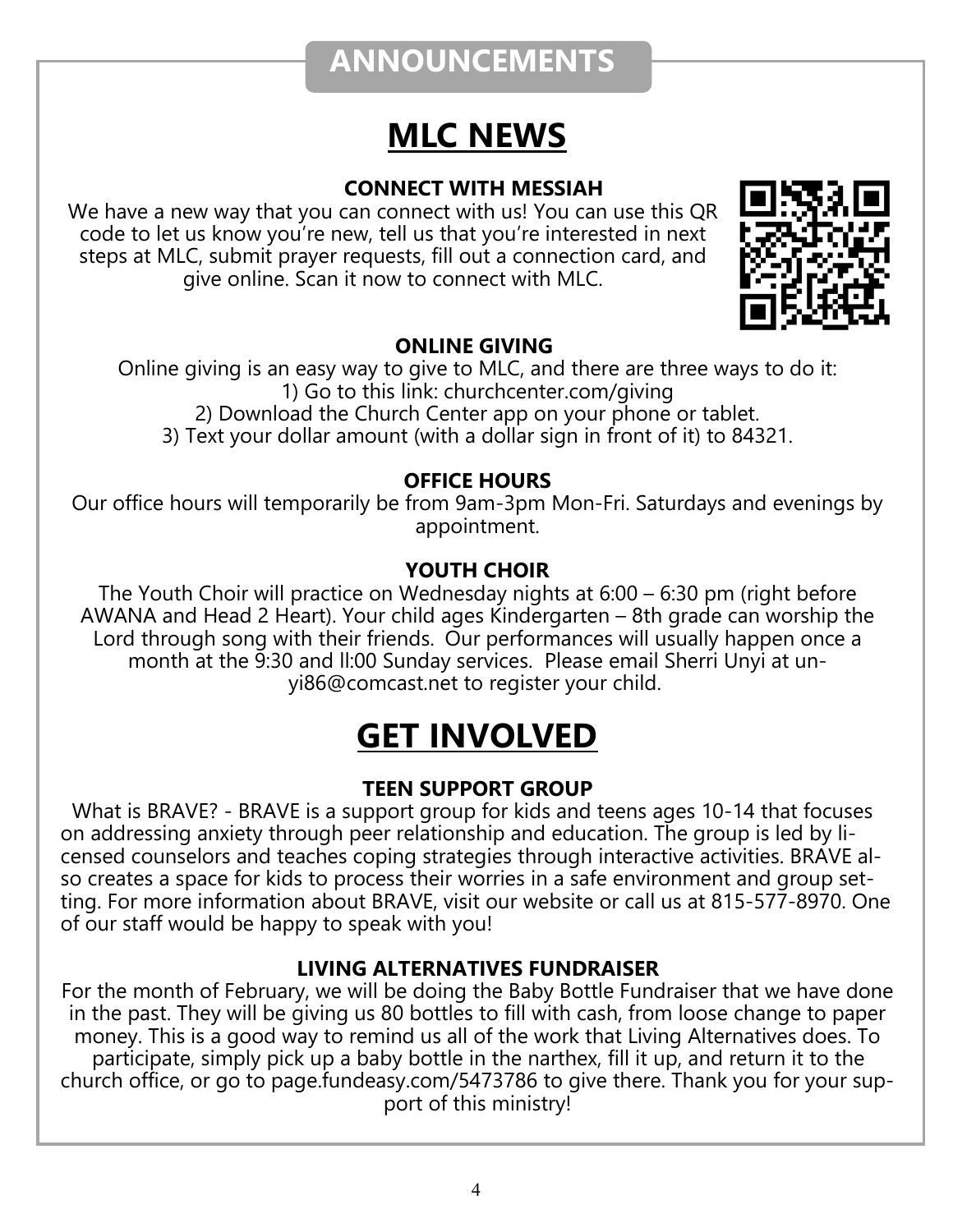### **MESSIAH QUILTERS**

Our next meeting will be on Tuesday, March 15th, 2022 from 9 am – 12 pm. We have lots of quilts ready to be tied. No sewing or quilting experience is required. Please join us if you can. If you are unable to join us and would like to sew at home, we have kits ready for you to sew. Contact Kathy Mueller at scpbklane@aol.com for more information or any questions you may have.

#### **MEAL TRAIN**

We all know someone who may be overwhelmed during a difficult time. Perhaps an illness, surgery, loss of a family member or a job or the challenge of a new baby. Messiah is forming a Meal Train for anyone who would like to prepare and deliver a meal or need a meal. To sign up for the Meal Train team or request a Meal Train, please visit mlcjoliet.org/meal-train.

# **MLC MESSIAH KIDS**

#### **MESSIAH KIDS REMIND GROUP**

What is Remind? A texting program where can keep you updating on what's going on. Parents of Sunday School aged children (Kindergarten through sixth grade), you can join the Messiah Kids Remind group by texting the code mlcmk to 81010.

#### **MESSIAH KIDS SUNDAY SCHOOL**

Messiah Kids Sunday school continues today at 9:30 on the 2nd floor.

### **MESSIAH KIDS SUNDAY 11 AM**

Messiah Kids happens during the 11 am service, right after the children's message. Just sign in at the kiosk in the narthex.

#### **AWANA (Wednesday nights at 6:30 pm)**

For Prek-6th grade, Awana is a great time of games and learning about the Bible. Don't miss out. Lets get back to the important things!

### **NERF & NACHOS (Saturday, March 19 from 1 to 3 pm)**

Join us for Nerf Wars and Nachos in the FLC from 1pm-3pm! Bring your own Nerf Gun (with some exceptions). Sign up at bit.ly/NerfNNachos. If you want to help lead this event, please email Christine at office.Manager@mlcjoliet.org.

# **MLC STUDENT MINISTRY**

#### **HEAD2HEART (Wednesdays at 6:15 pm)**

Middle school students confirmation class.

#### **HIGH SCHOOL SUNDAY SCHOOL (Sundays at 9:30 am)**

HSSS continues this week.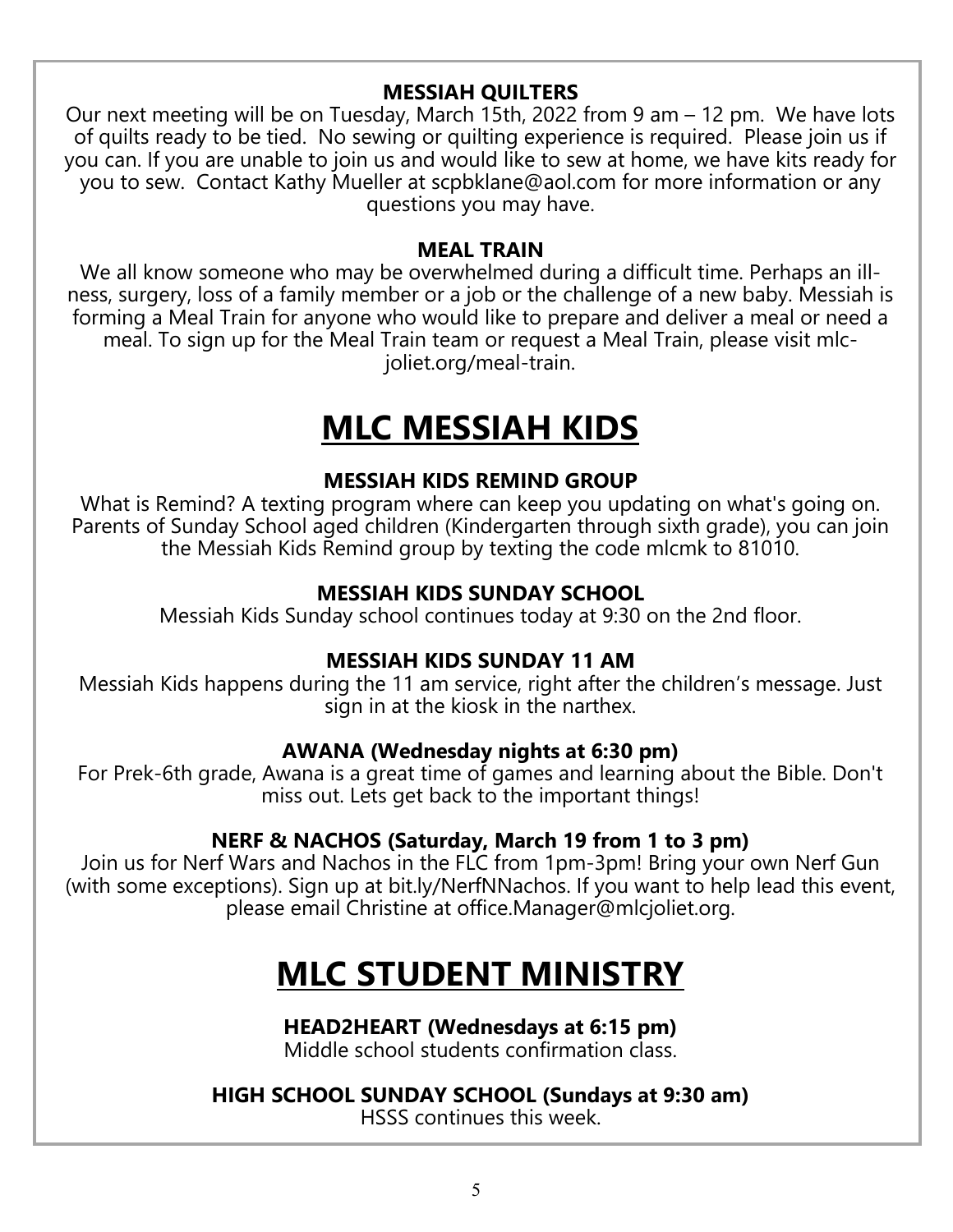### **S.A.L.T. (Sundays at 4:30 pm)**

High school students, come out for a time of fellowship, fun and talking about God.

### **HIGH ADVENTURE TRIP PARENTS INFO MEETING (March 6)**

After 11am service. 9th-12th grades. Come find out about this great summer trip for high school students!

### **MAFIA (March 11 from 7 pm-10 pm)**

For 7th-12th grades. Bring \$5 for pizza. Invite your friends!

#### **INDOOR CAMPING (March 11 after Mafia)**

Bring clothes and a sleeping bag. Food and showers provided. For 7th-12th grade.

### **CENTER LAKE BIBLE CAMP PARENT MEETING (March 20 after 11 am service)**

If you have kids in 5th-9th grade, join us for a parent meeting about summer camp. The dates for camp this year are June 26th-July 1st CLBC in Tustin, MI. Parents, come and find out more about this exciting student event!

### **IGNITE YOUTH LEADERSHIP CONFERENCE (April 8th & 9th)**

Students, join us at Harvest New Beginnings in Oswego. For 7th-12th grades. Students need money for Chick-Fil-A after Saturday's session. Early bird price is \$40 before March 1st. After March 1st is \$50.

### **CENTER LAKE BIBLE CAMP (June 26th-July 1st)**

For 5th-8th grade. This is where students go to learn about the Bible while experiencing God in nature. Be sure to come to the parent info meeting March 20th or sign up online at https:// www.centerlake.org/middleschoolcamps.

### **HIGH ADVENTURE TRIP (July 17th-July 23rd)**

For 9th-12th grade. This is a time for the High school to go to WV. to Alpine Ministries to experience God in nature and adventure. We will go white water rafting, repelling, and traverse a high ropes course. Need more info? Reach out to Brian at brian@mlcjoliet.org

### **EVENTS**

### **PRAYER GROUP (Thursdays at 10 am)**

In the Fireside Room. Email pastor.stier@mlcjoliet.org for more information.

### **INSIGHT ADULT BIBLE STUDY (Sundays at 9:30 am)**

Join us for a great time of fellowship and study of God's word in the fellowship hall. For the month of February: 6th Pastor Kurt Hoover, 13th Laurel Ling, 20th Tom Bond, 27th Doug Potts.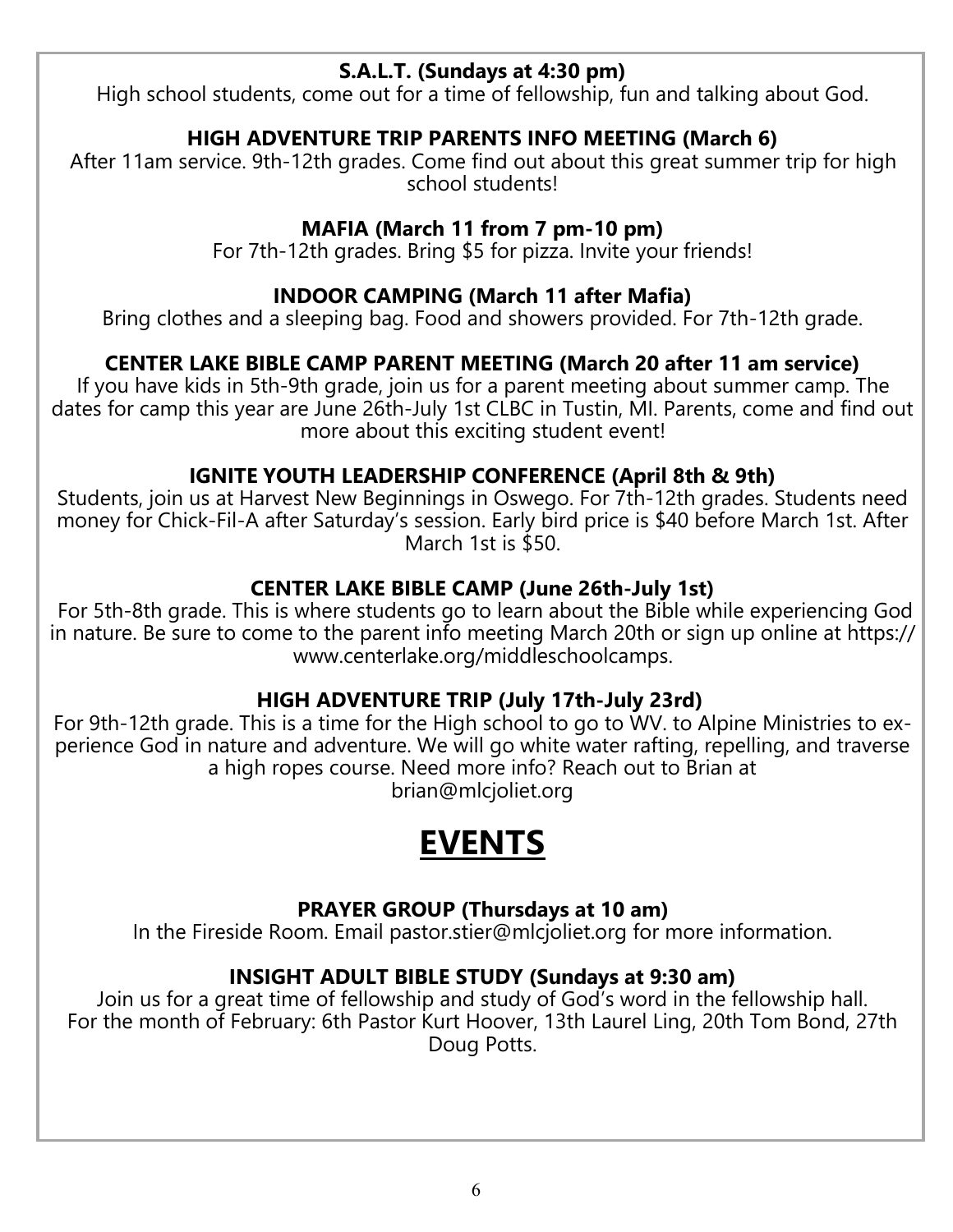### **MEN'S RETREAT (March 4-6)**

Come with us to Center Lake Bible Camp for great time of fellowship and Biblical teaching. The speaker is Sid Bream, former player for the Dodgers, Pirates and Braves. There will be man food, man fun, and man time. The cost is \$135. See Pastor Stier for details or email him at pastor.stier@mlcjoliet.org

### **PRAY JOLIET (March 6 at 6 pm)**

Pray Joliet just around the corner now. On Sunday, March 6 at 6pm we will be at Mosaic Community Church to pray for the needs of the Joliet area. Joliet Needs Jesus! Several churches are on board to join together in unity to pray for God's will in our individual and community lives.

### **FIRST COMMUNION (March 13 during 9:30 am Service)**

All grades are welcome but please plan on attending if your student is in 4/5 grade or has not received instruction. At least one parent is to attend the class with the child, and the class will run for five weeks. On Maundy Thursday April 14, at 7pm, the class will receive their first communion. Please register at bit.ly/1stCommMLC if you plan to attend. Contact Dave Stier for questions at pastor.stier@mlcjoliet.org

### **ENCORE HEADED TO ARK ENCOUNTER (April 19-21)**

Our Encore group is also headed to the Ark Encounter, located south of Cincinnati, OH in Williamstown, KY. The trip is planned for April 19-21, 2022.

# **WEDNESDAY HAPPENINGS**

If you can help out and bring soup, please contact the church!